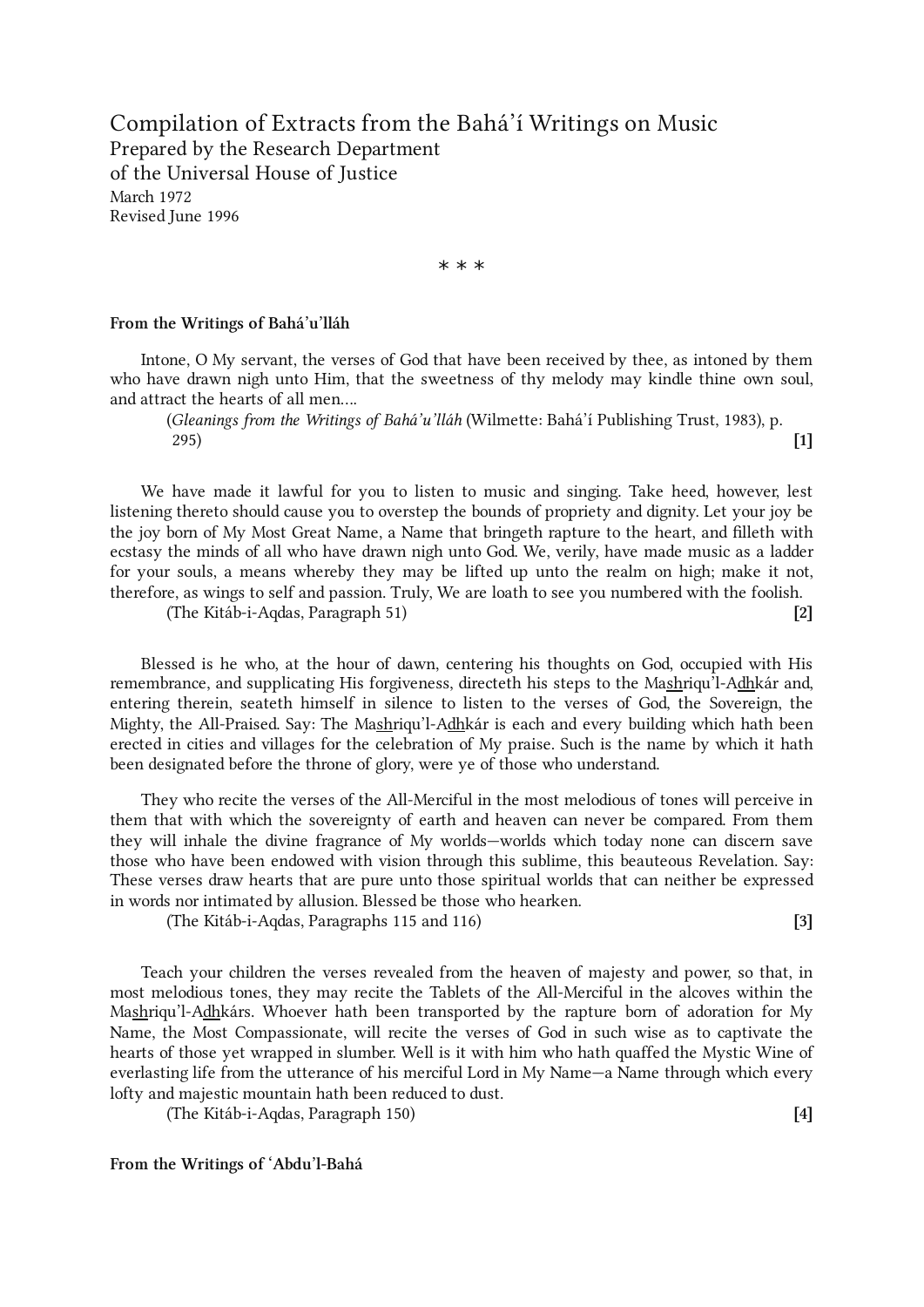This wonderful age has rent asunder the veils of superstition and has condemned the prejudice of the people of the East.

Among some of the nations of the Orient, music and harmony was not approved of, but the Manifested Light, Bahá'u'lláh, in this glorious period has revealed in Holy Tablets that singing and music are the spiritual food of the hearts and souls. In this dispensation, music is one of the arts that is highly approved and is considered to be the cause of the exaltation of sad and desponding hearts.

Therefore ... set to music the verses and the divine words so that they may be sung with soulstirring melody in the Assemblies and gatherings, and that the hearts of the listeners may become tumultuous and rise towards the Kingdom of Abhá in supplication and prayer.

(Bahá'í World Faith: Selected Writings of Bahá'u'lláh and 'Abdu'l-Bahá, rev. ed. (Wilmette: Bahá'í Publishing Trust, 1976), p. 378) [5]

Thank thou God that thou art instructed in music and melody, singing with pleasant voice the glorification and praise of the Eternal, the Living. I pray to God that thou mayest employ this talent in prayer and supplication, in order that the souls may become quickened, the hearts may become attracted and all may become inflamed with the fire of the love of God!

(Tablets of Abdul-Baha Abbas, vol. 3 (Chicago: Bahá'í Publishing Society, 1916), p. 512) [6]

...although sound is but the vibrations of the air which affect the tympanum of the ear, and vibrations of the air are but an accident among the accidents which depend upon the air, consider how much marvelous notes or a charming song influence the spirits! A wonderful song giveth wings to the spirit and filleth the heart with exaltation....

 $(Bahá' i World Faith, p. 334)$  [7]

The utmost joy was attained, for—praise be to God!—the friends of the Merciful passed some time on that day joyous and singing in the land of the Mashrak-el-Azcar and enjoyed commemorating the Lord of the verses with the greatest joy....

<span id="page-1-0"></span>I am hopeful that, during the coming Rizwan<sup>[1](#page-6-0)</sup>, a great feast shall be held in the land of the Mashrak-el-Azcar, a spiritual celebration prepared and the melodies of the violin and the mandolin and hymns in praise and glorification of the Lord of Hosts make all the audience joyous and ecstatic.

(Tablets of Abdul Baha Abbas, vol. 1 (Chicago: Bahai Publishing Committee, 1930) [8]

O maid-servant of God! Sing with beautiful melodies in the meetings of the maid-servants, praising and glorifying thy Supreme Lord.

(Tablets of Abdul-Baha Abbas, vol. 1, p. 65) [9]

O thou attracted one of the Kingdom! Complete thou the study of the art of music and sacrifice thyself more or less to the Lord of the Kingdom.

 $(Tablets of Abdul-Baha Abbas, vol. 3, p. 671)$  [10]

...a musical and melodious voice imparteth life to an attracted heart, but lureth toward lust those souls who are engulfed in passion and desire.

(The Divine Art of Living, rev. ed. (Wilmette: Bahá'í Publishing Trust, 1979), p. 100) [11]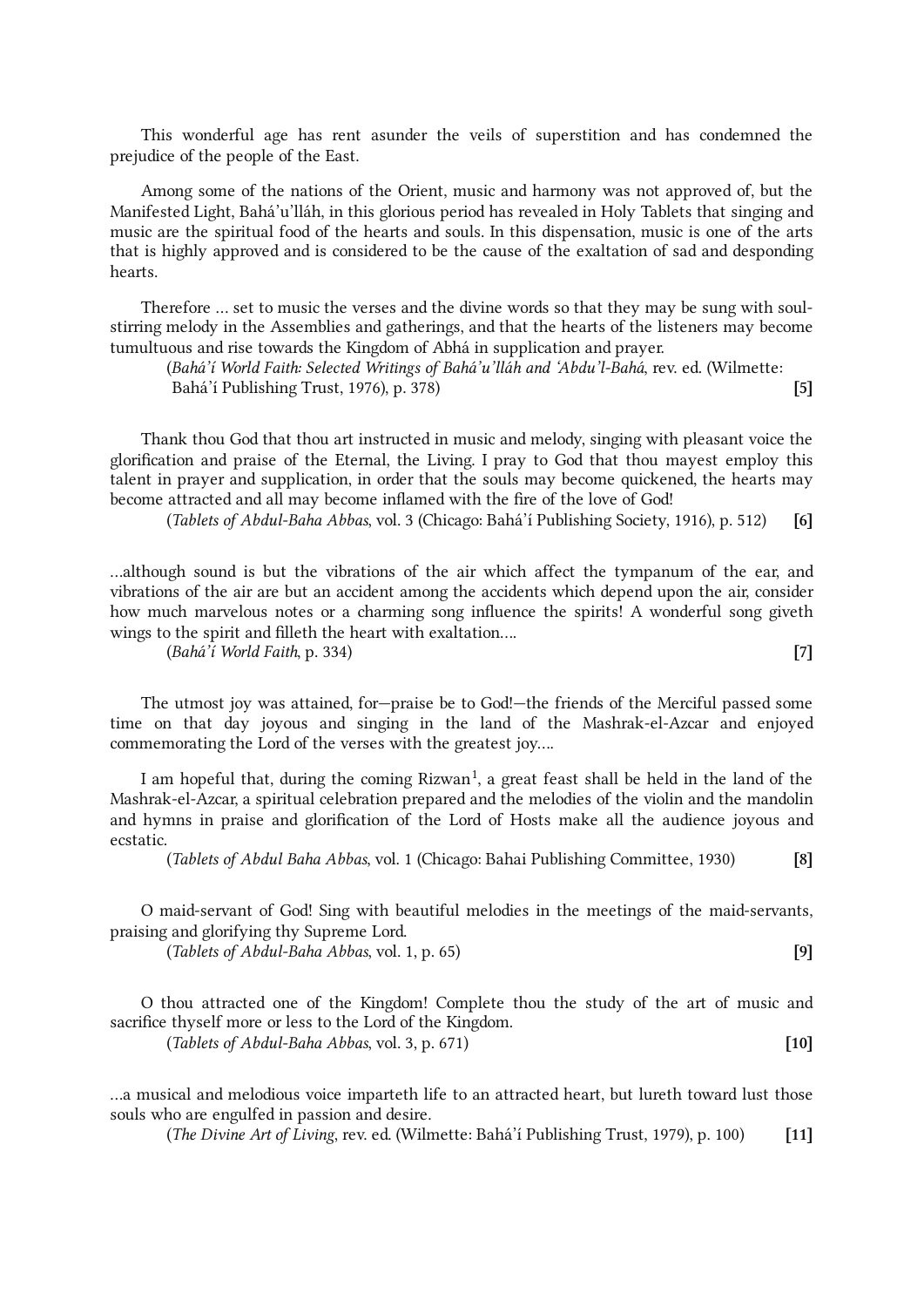O servant of Bahá! Music is regarded as a praiseworthy science at the Threshold of the Almighty, so that thou mayest chant verses at large gatherings and congregations in a most wondrous melody and raise such hymns of praise at the Mashriqu'l-Adhkár to enrapture the Concourse on High. By virtue of this, consider how much the art of music is admired and praised. Try, if thou canst, to use spiritual melodies, songs and tunes, and to bring the earthly music into harmony with the celestial melody. Then thou wilt notice what a great influence music hath and what heavenly joy and life it conferreth. Strike up such a melody and tune as to cause the nightingales of divine mysteries to be filled with joy and ecstasy.

(From a Tablet—translated from the Persian) [12]

## Extracts from the Utterances of 'Abdu'l-Bahá

What a wonderful meeting this is! These are the children of the Kingdom. The song we have just listened to was very beautiful in melody and words. The art of music is divine and effective. It is the food of the soul and spirit. Through the power and charm of music the spirit of man is uplifted. It has wonderful sway and effect in the hearts of children, for their hearts are pure, and melodies have great influence in them. The latent talents with which the hearts of these children are endowed will find expression through the medium of music. Therefore, you must exert yourselves to make them proficient; teach them to sing with excellence and effect. It is incumbent upon each child to know something of music, for without knowledge of this art the melodies of instrument and voice cannot be rightly enjoyed. Likewise, it is necessary that the schools teach it in order that the souls and hearts of the pupils may become vivified and exhilarated and their lives be brightened with enjoyment.

(The Promulgation of Universal Peace: Talks Delivered by 'Abdu'l-Bahá during His Visit to the United States and Canada in 1912, rev. ed. (Wilmette: Bahá'í Publishing Trust, 1982), p. 52) [13]

Music is one of the important arts. It has a great effect upon the human spirit. Musical melodies are a certain something which prove to be accidental upon etheric vibrations, for voice is nothing but the expression of vibrations, which, reaching the tympanum, affect the nerves of hearing. Musical melodies are, therefore, those peculiar effects produced by, or from, vibration. However, they have the keenest effect upon the spirit. In sooth, although music is a material affair, yet its tremendous effect is spiritual, and its greatest attachment is to the realm of the spirit. If a person desires to deliver a discourse, it will prove more effectual after musical melodies. The ancient Greeks, as well as Persian philosophers, were in the habit of delivering their discourses in the following manner:—First, playing a few musical melodies, and when their audience attained a certain receptivity thereby they would leave their instruments at once and begin their discourse. Among the most renowned musicians of Persia was one named Barbod, who, whenever a great question had been pleaded for at the court of the King, and the Ministry had failed to persuade the King, they would at once refer the matter to Barbod, whereupon he would go with his instrument to the court and play the most appropriate and touching music, the end being at once attained, because the King was immediately affected by the touching musical melodies, certain feelings of generosity would swell up in his heart, and he would give way. You may try this: If you have a great desire and wish to attain your end, try to do so on a large audience after a great solo has been rendered, but it must be on an audience on which music is effective, for there are some people who are like stones, and music cannot affect stones.

Music is an important means to the education and development of humanity, but the only true way is through the Teachings of God. Music is like this glass, which is perfectly pure and polished. It is precisely like this pure chalice before us, and the Teachings of God, the utterances of God, are like the water. When the glass or chalice is absolutely pure and clear, and the water is perfectly fresh and limpid, then it will confer Life; wherefore, the Teachings of God, whether they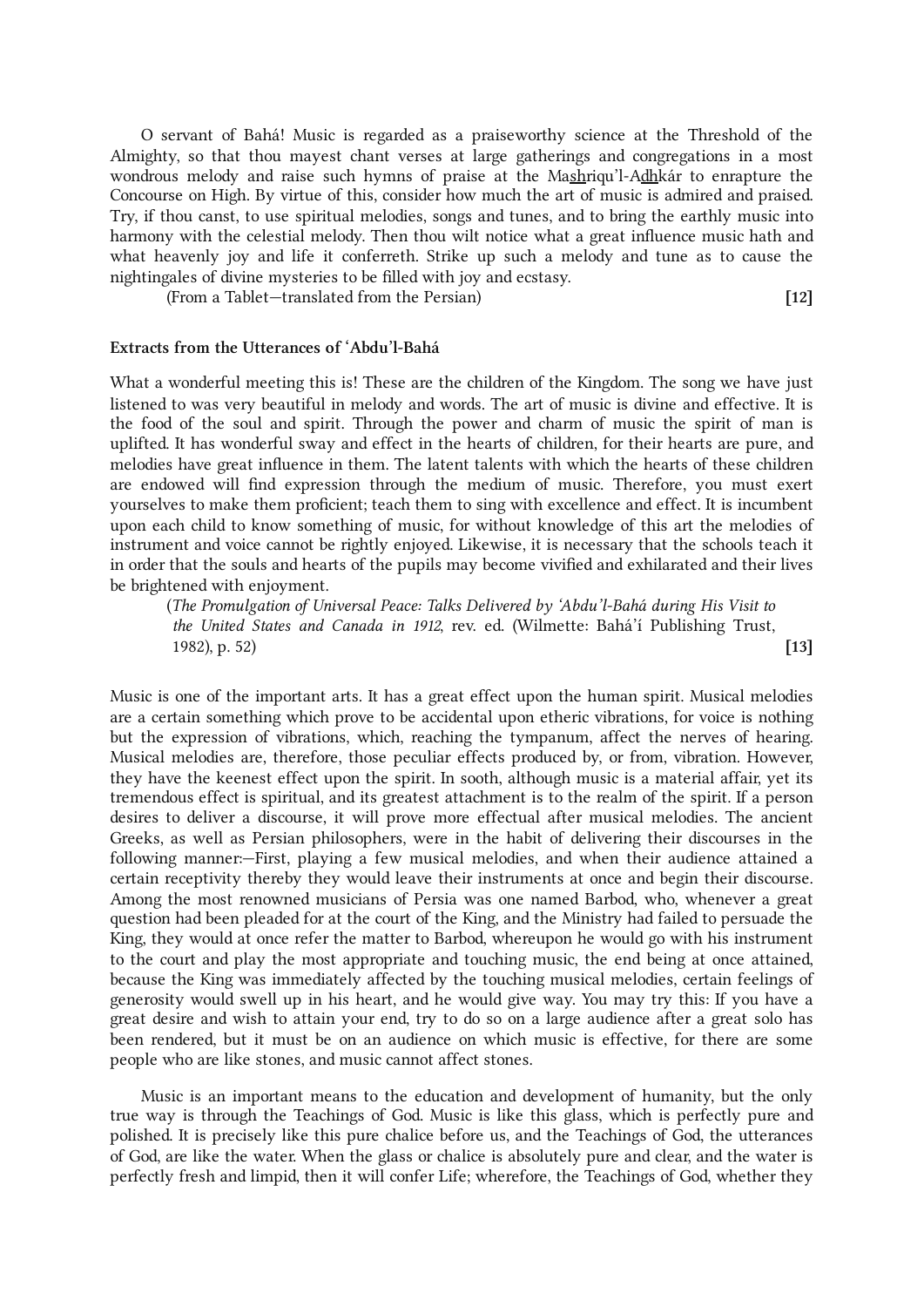be in the form of anthems or communes or prayers, when they are melodiously sung, are most impressive.

It was for this reason that His Holiness David sang the psalms in the Holy of Holies at Jerusalem with sweet melodies. In this Cause the art of music is of paramount importance. The Blessed Perfection, when He first came to the barracks (Acca) repeated this statement: "If among the immediate followers there had been those who could have played some musical instrument, i.e., flute or harp, or could have sung, it would have charmed every one." In short, musical melodies form an important role in the associations, or outward and inward characteristics, or qualities of man, for it is the inspirer or motive power of both the material and spiritual susceptibilities. What a motive power it is in all feelings of love! When man is attached to the Love of God, music has a great effect upon him.

("Table Talk", Acca, July 1909, quoted in "Herald of the South" (January 13, 1933), pp.  $(14)$ 

Voice is the vibration of the air, and is like the waves of the sea. The voice is produced through the instrumentality of the lips, throat, teeth, tongue, etc. These cause a wave in the air, and this wave reaches the nerve of the ear, which is thereby affected. This is the voice....

There are two kinds of voices. One when the complete instrument is perfect, then the emission of sound is perfect. The second is when the instrument is imperfect, it affects the voice in such a way that it is far from pleasing. What we have just said refers to the voice itself.

It is natural for the heart and spirit to take pleasure and enjoyment in all things that show forth symmetry, harmony, and perfection. For instance: a beautiful house, a well designed garden, a symmetrical line, a graceful motion, a well written book, pleasing garments—in fact, all things that have in themselves grace or beauty are pleasing to the heart and spirit—therefore, it is most certain that a true voice causes deep pleasure.

What is music? It is a combination of harmonious sounds. What is poetry? It is a symmetrical collection of words. Therefore, they are pleasing through harmony and rhythm. Poetry is much more effective and complete than prose. It stirs more deeply, for it is of a finer composition.

A fine voice when joined to beautiful music causes a great effect, for both are desirable and pleasing. All these have in themselves an organization, and are constructed on natural law. Therefore, they correspond to the order of existence like something which would fit into a mold. A true voice fits into the mold of nature. When it is so, this affects the nerves, and they affect the heart and spirit.

In the world of existence physical things have a connection with spiritual realities. One of these things is the voice, which connects itself with the spirit; and the spirit can be uplifted by this means—for though it is a physical thing, it is one of the material, natural organizations therefore, it is effective.

All forms when understood aright gladden the spirit. Melodies are like water. The voice is like a goblet. The pure water in a pure glass is pleasing. Therefore, it is acceptable. But even though the water be pure, if it be in a goblet which is not so, this receptacle will make it unacceptable. Therefore, a faulty voice even though the music be good, is unpleasing.

In short: melodies, though they are material, are connected with the spiritual, therefore, they produce a great effect. A certain kind of melody makes the spirit happy, another kind makes it sad, another excites it to action.

All these feelings can be caused by voice and music, for through the nerves it moves and stirs the spirit. Even over animals, music has an effect. For example: When they wish to take a camel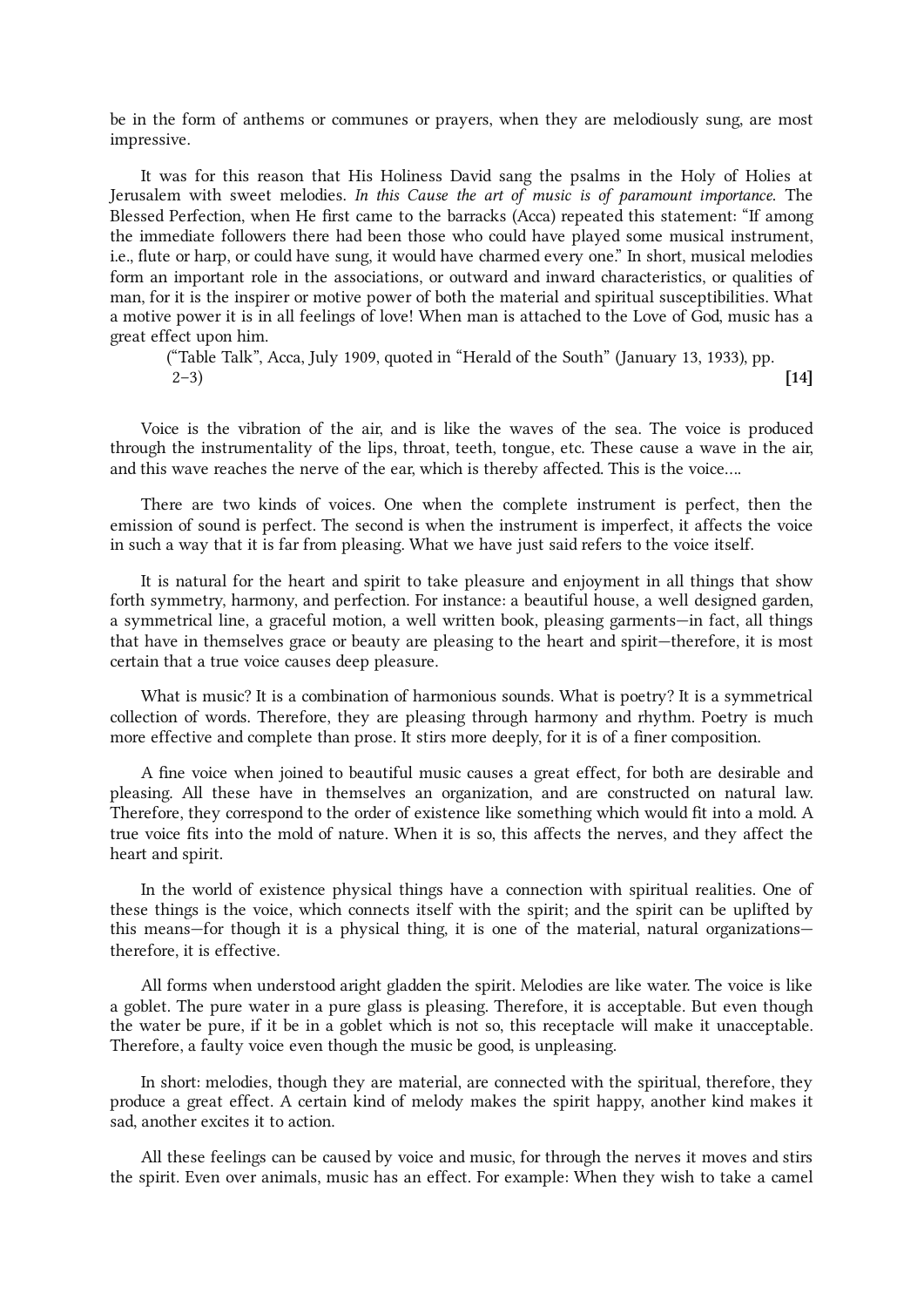over a desert road, they attach to him some bells, or they play upon a flute, and this sound prevents him from realizing the fatigue of the journey; his nerves are affected, but he does not have an increase of thought, he feels nothing but physical sensation....

Whatever is in the heart of man, melody moves and awakens. If a heart full of good feelings and a pure voice are joined together, a great effect is produced. For instance: if there be love in the heart, through melody, it will increase until its intensity can scarcely be borne; but if bad thoughts are in the heart, such as hatred, it will increase and multiply. For instance: the music used in war awakens the desire for bloodshed. The meaning is that melody causes whatever feeling is in the heart to increase.

Some feelings occur accidentally and some have a foundation. For example: some people are naturally kind, but they may be accidentally upset by a wave of anger. But if they hear music, the true nature will reassert itself. Music really awakens the real, natural nature, the individual essence.

With whatever purpose you listen to music, that purpose will be increased. For instance: there will be a concert given for the poor and unfortunate, and if you go there thinking of the aim, the music will increase your compassion and generosity. This is the reason why music is used in war. And so it is with all the things that cause the excitation of the nerves.

('Abdu'l-Bahá's words to Mrs. Mary L. Lucas, as quoted in "A Brief Account of My Visit to Acca" (Chicago: Bahá'í Publishing Society, 1905), pp. 11–14) [15]

## From Letters Written on Behalf of Shoghi Effendi

With regard to singing some of the hymns written by Mrs. ..., he thinks that it would be a splendid idea and when Mrs. Lua Getsinger was living with the Master's family, she often sang them and tried to teach them to the small children in the family.

(22 March 1928 to an individual believer) [16]

He thinks that it would especially be beautiful to see little children singing them in groups.... (22 March 1928 to an individual believer) [17]

The Guardian values the hymns that you are so beautifully composing. They certainly contain the realities of the Faith, and will indeed help you to give the Message to the young ones. It is the music which assists us to affect the human spirit; it is an important means which helps us to communicate with the soul. The Guardian hopes that through this assistance you will give the Message to the people, and will attract their hearts.

(15 November 1932 to an individual believer, cited in Bahá'í News, no. 71, February 1933), p. 2)  $[18]$ 

In regard to the main question you have raised in connection with the singing of hymns at Bahá'í meetings: He wishes me to assure you that he sees no objection to it whatsoever. The element of music is, no doubt, an important feature of all Bahá'í gatherings. The Master Himself has emphasized its importance. But the friends should in this, as well as in all other things, not pass beyond the limits of moderation, and should take great care to maintain the strict spiritual character of all their gatherings. Music should lead to spirituality, and provided it creates such an atmosphere there can be no objection against it.

A distinction of vital importance should, however, be clearly established between the singing of hymns composed by the believers and the chanting of the Holy Utterances.

(17 March 1935 to an individual believer) [19]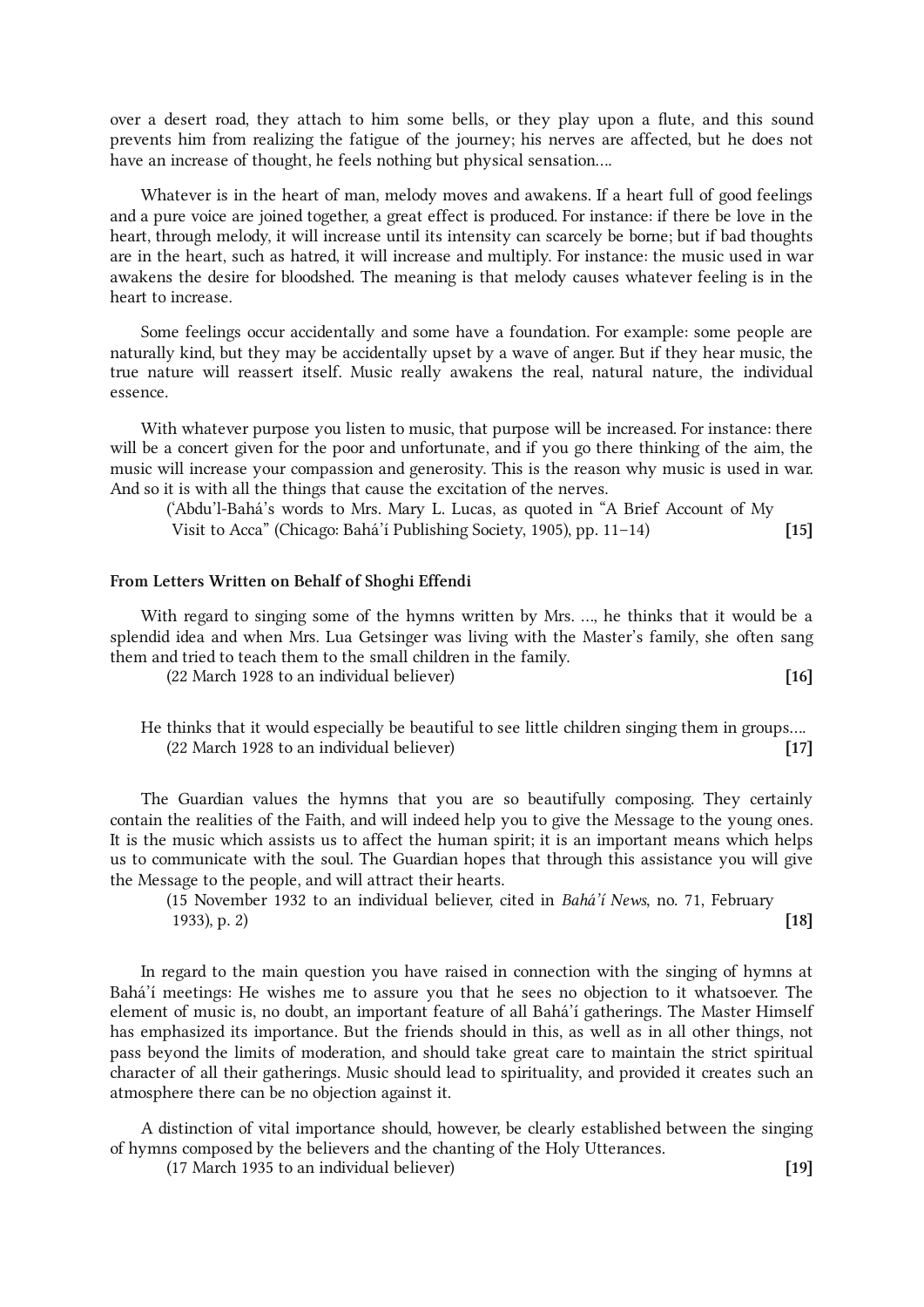With regard to your question concerning the use of music in the Nineteen Day Feasts, he wishes you to assure all the friends that he not only approves of such a practice, but thinks it even advisable that the believers should make use, in their meetings, of hymns composed by Bahá'ís themselves, and also of such hymns, poems and chants as are based on the Holy Words.

(7 April 1935 to an individual believer) [20]

Although now is only the very beginning of Bahá'í art, yet the friends who feel they are gifted in such matters should endeavour to develop and cultivate their gifts and through their works to reflect, however inadequately, the Divine Spirit which Bahá'u'lláh has breathed into the world.

(4 November 1937 to an individual believer) [21]

Music, as one of the arts, is a natural cultural development, and the Guardian does not feel that there should be any cultivation of "Bahá'í Music" any more than we are trying to develop a Bahá'í school of painting or writing. The believers are free to paint, write and compose as their talents guide them. If music is written, incorporating the sacred writings, the friends are free to make use of it, but it should never be considered a requirement at Bahá'í meetings to have such music. The further away the friends keep from any set forms, the better, for they must realize that the Cause is absolutely universal, and what might seem a beautiful addition to their mode of celebrating a Feast, etc., would perhaps fall on the ears of people of another country as unpleasant sounds—and vice versa. As long as they have music for its own sake it is all right, but they should not consider it Bahá'í music.

| (20 July 1946 to a National Spiritual Assembly) | $[22]$ |
|-------------------------------------------------|--------|
|-------------------------------------------------|--------|

Instrumental music may be used at the Bahá'í Feasts. (20 August 1956 to an individual believer) [23]

As regards producing a book of Bahá'í songs, your understanding that there is no cultural expression which could be called Bahá'í at this time (distinctive music, literature, art, architecture, etc., being the flower of the civilization and not coming at the beginning of a new Revelation), is correct. However, that does not mean that we haven't Bahá'í songs, in other words, songs written by Bahá'ís on Bahá'í subjects....

(21 September 1957 to a National Spiritual Assembly) [24]

You should try and work out the questions about songs with the Reviewing Committee or the National Spiritual Assembly. A Bahá'í can write songs, mentioning the Faith. This is not "Bahá'í Music", but music in which the Faith is mentioned. This is probably what the National Spiritual Assembly meant.

(24 October 1957 to an individual believer) [25]